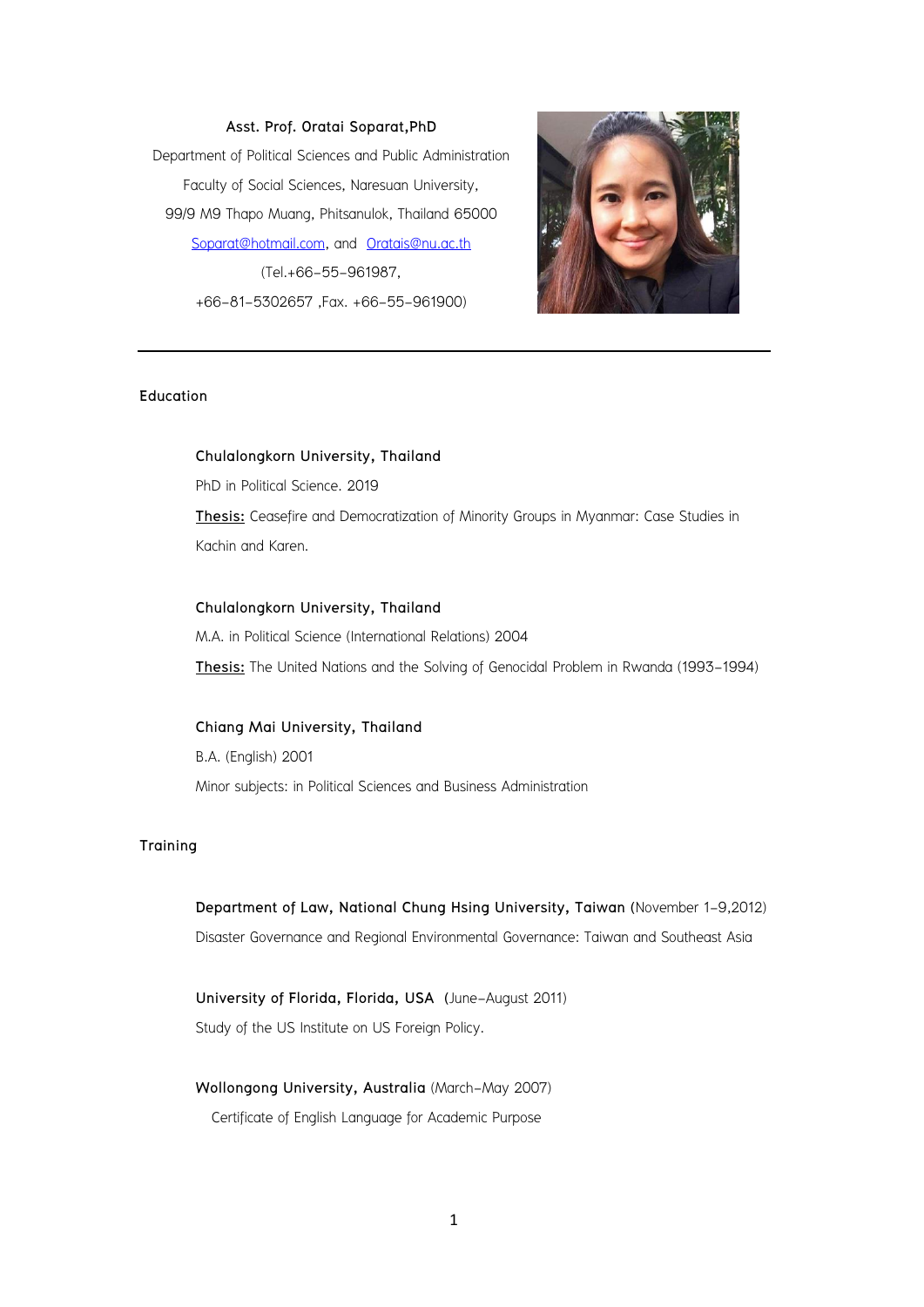#### **Academic and Relevant Work Experience**

#### **Faculty, Faculty of Social Sciences, Naresuan University**

#### **(Oct 2005-present)**

Responsible subjects/ courses:

Introduction of International Relations, Thai States in World

Politics, Development of International Relations, Southeast Asia in World Politics Introduction in International Political Economy**,** International Law and Organization, Foreign Policy of Major Powers.

# **Staff, Regional Center for Social Sciences Sustainable and development (RCSD)Chiang Mai University (May -Sept 2005)**

Responsibility: Organizing academic conference and seminars; monitoring, supervising and updating the center's website and linked webpages.

**Staff,** Seminar on "Southeast Asia Security Outlook", by **International Security and International Studies (ISIS), Chulalongkorn University (June 2-6, 2002)** at Nikko Hotel, kuala Lumper, Malaysia

**Teaching and Research Assistant, Department of International Relations**, **Faculty of Political Sciences, Chulalongkorn University (2001-2002)** Assoc. Prof.Chayachoke Chulasiriwongs, Ph,D. Former Head of Department (International Relations), faculty of Political Sciences, Chulalongkorn University

## **Recent research and publications**

**(2020)** Research Paper, **Democratic Transition in Karen State and the Union of Myanmar in the Period of Post- Signing Ceasefire Agreement. Journal of Social Science Naresuan University.Vol 16 NO.2.2020.**

Academic Paper, **A Comparative Study on the Outcome after Achieving Ceasefire Agreements between the Government of the Union of Myanmar, and Two Ethnic Groups: Kachin and Karen. Srinakarintarawirot University.January-June 2022.**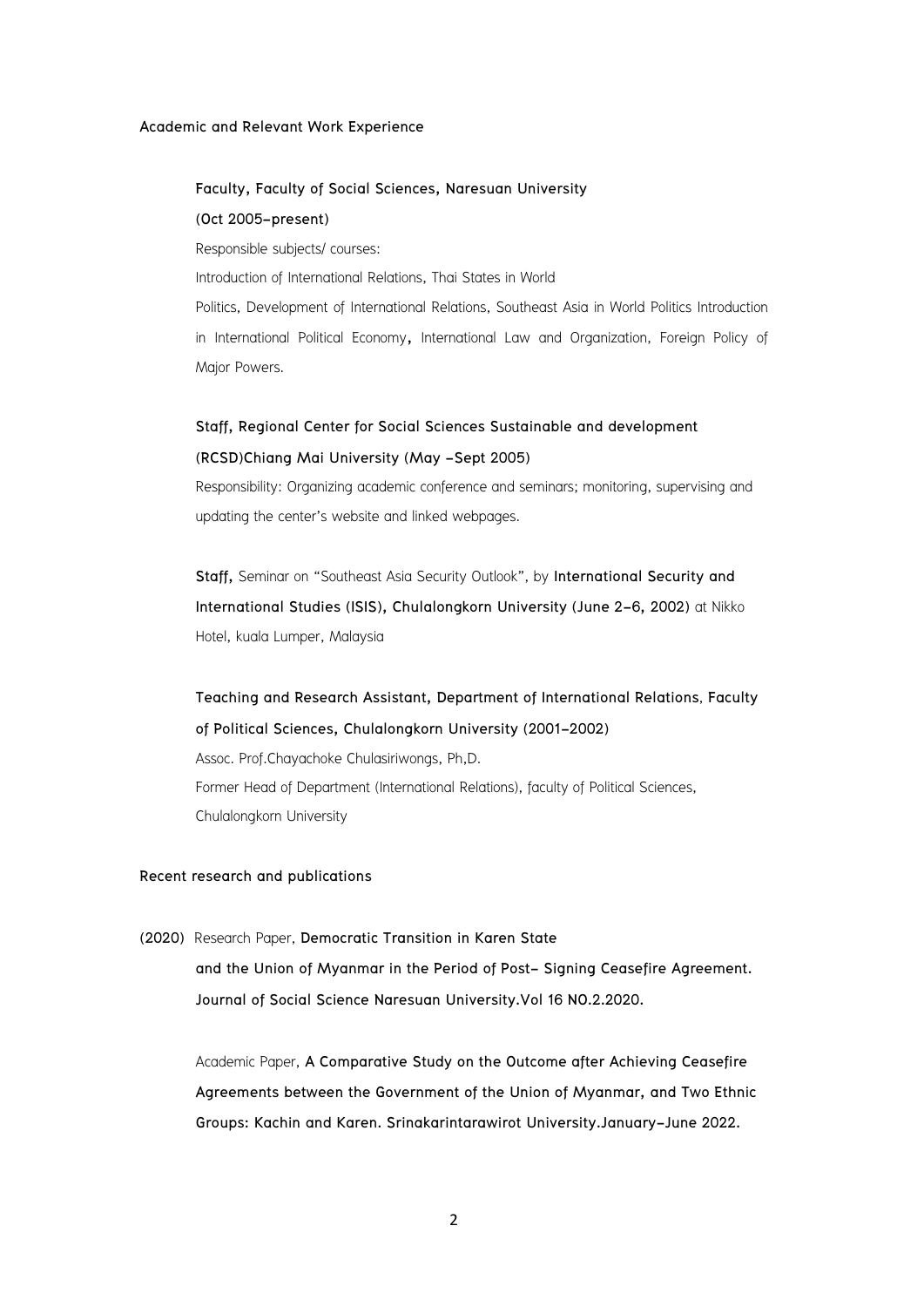**(2019)** Paper for Presentation on The Symposium on the Issues and Prospects toward Peacebuilding and International Cooperation **"Ceasefire and its Impact on Democratization in Myanmar: A Case Study on Kachin Community"** In July 27,2019 at the Faculty of Social Sciences, Waseda University, Tokyo, Japan; Forthcoming.

Academic Paper "**Ceasefire, Peace and Democratization: A Comparative Study on Indonesia, Myanmar, Sri Lanka and Rwanda.**" Waseda Review of Socio Science. March 2021.

**(2017)** Academic Paper, **The Border Trade with Thai and China affected to Kachin's decision on signing ceasefire and Peacebuilding Process.** The Paper was presented at the International Conference on Thai Studies, hosted by Chiang Mai University. July 15-17,2017

Academic Paper, **Ceasefire: a Double Edge Sword in Myanmar?.**The Paper was presented at the SEASIA 2017 Conference, the consortium for Southeast Asian Studies in Asia at Chulalongkorn University, December 16-17,2017.

- **(2016)** Academic Paper, **A Comparative Study on Transitional Democracy between Indonesia, in the Era of President Susilo Bambung Yudhoyono (2004- 2014) and Burma, in the Era of President Thein Sein (2011-2014).**The Paper was published by Silpakorn University Journal.Vol 37.No.1.2017.
- **(2015)**Academic Paper, **Thai's Burma Relations in the Government of Thein Sein (2011- 2013**). The paper was presented for the Global South Caucus (GSCIS) hosted by International Studies Association at Singapore Management University, Singapore. January 8-11, 2015.

Academic Paper, **Alliance or Colonialism in Thai and Japan Relations in the period of World War II.**

**(2014)** Academic Paper, **The Diplomatic and Domestic Politic: A Comparative between George W.Bush (2001-2008) and Barack Obama government (2008-2012)toward Middle East**. Interdisciplinary Studies Journal.Vol.15 .No.2 (July- December 2015)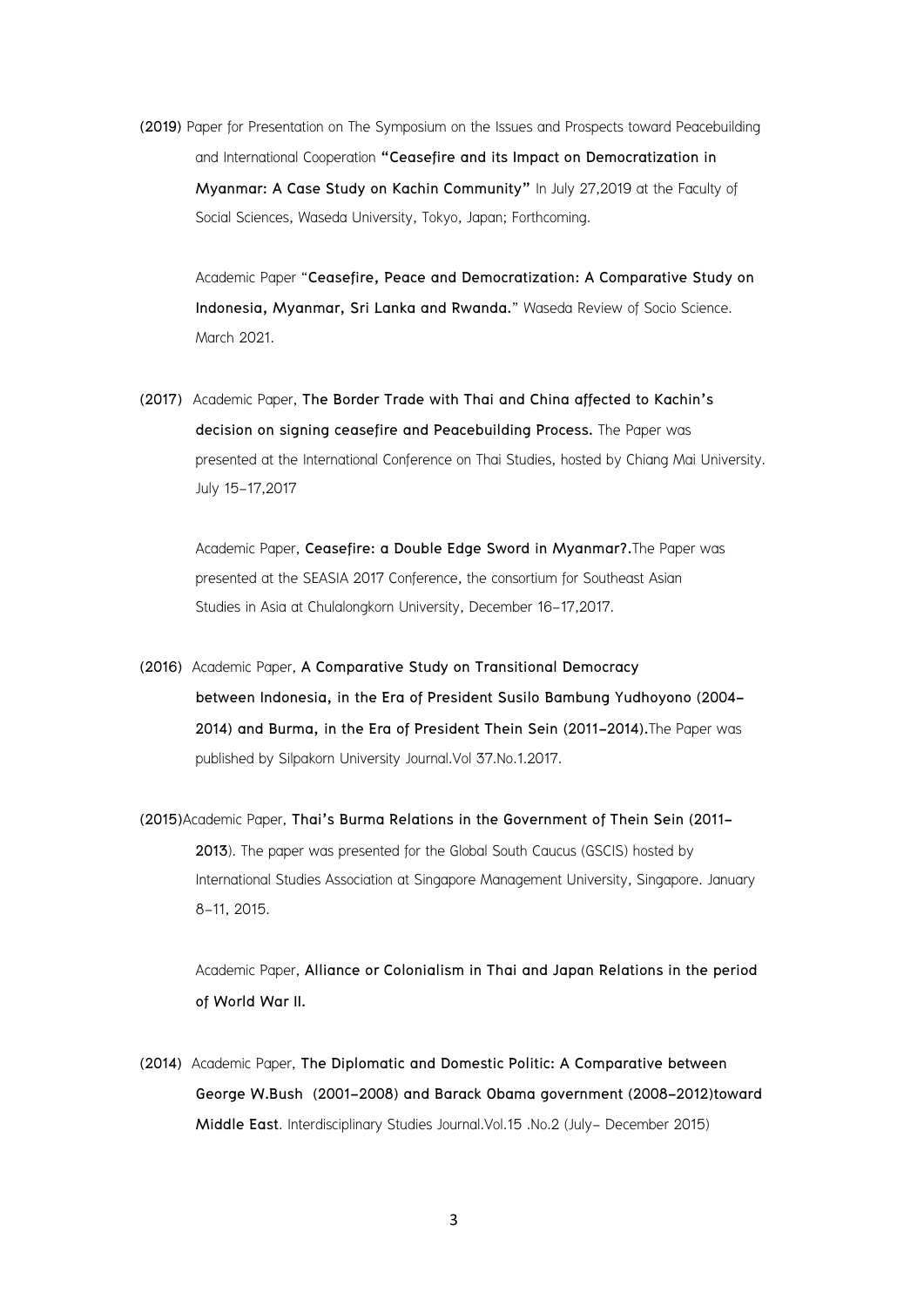**(2012-2013)** Academic Paper**, "A Comparative Study on U.S. Foreign Policy toward the Democratic Countries between Thailand and Indonesia in 21 Century."** This paper was presented at 3rd at the International Symposium on Business and Social Science (ISBSS) In Hokkaido, Japan between July 22-24 , 2014, organizaed by Education Asia-Pacific .

Documentary Research, **the Import of Domestic Politics on Foreign Policy Decision-Making: A Comparative Study between George W. Bush and Baraak Obama Governments**.This documentary research was funded by Division of Research and Innovation, Naresuan University .

Academic Paper**, Political Disaster: A Case Study in Thai Flood Management in 2011.**This paper also presented at Department of Law, National Chung Hsing University ,Taiwan (November 1-9,2012)

**(2011)** Text book "**International Organization",** *March ,*2011.

Academic paper (proceeding), "**The impact of Internal Factors toward US Foreign policy: In the Era of Barack Obama 2010"** presented at the 12th National Conference on Political Science and Public Administration at Chiang Mai University, December 8-9,2011

- **(2010)** Academic paper (proceeding), "**Thailand and ASEAN: the Support of Democratization by Japan,** presented at the 4th National Conference on Japan Studies Network *"Rethinking: Japan Thailand Mekong Relations"* at Chiang Mai University, October 14- 15,2010.
- **(2009)** Documentary Research: **"The** *United States of America and Venezuela: The Paradox of Relations."*,Journal of Social Sciences and Humanities, Kasetsart University, Vol.37,No.1 (January-June 2011)The paper was also presented at the 3<sup>rd</sup> International Conference, a seminar on *"Approaches to Peace: Unity in Diversity"*. by Social-sciences and Humanities Academic Research Network, Chiang Mai University, August 13-14, 2009 **.**

Academic paper (proceeding), "*American Foreign Policy toward Thailand: Comparing Thaksin's Regime and the Military Regime (2006-2007)",* Thai Kradee Suksa Journal, Thammasart University. Vol.7,No.2 . The Paper was also presented *at* Annual Meeting of The Council on Thai Studies, Northern Illinois University, Dekalb, Illinois, U.S.A, October 23-24, 2009.